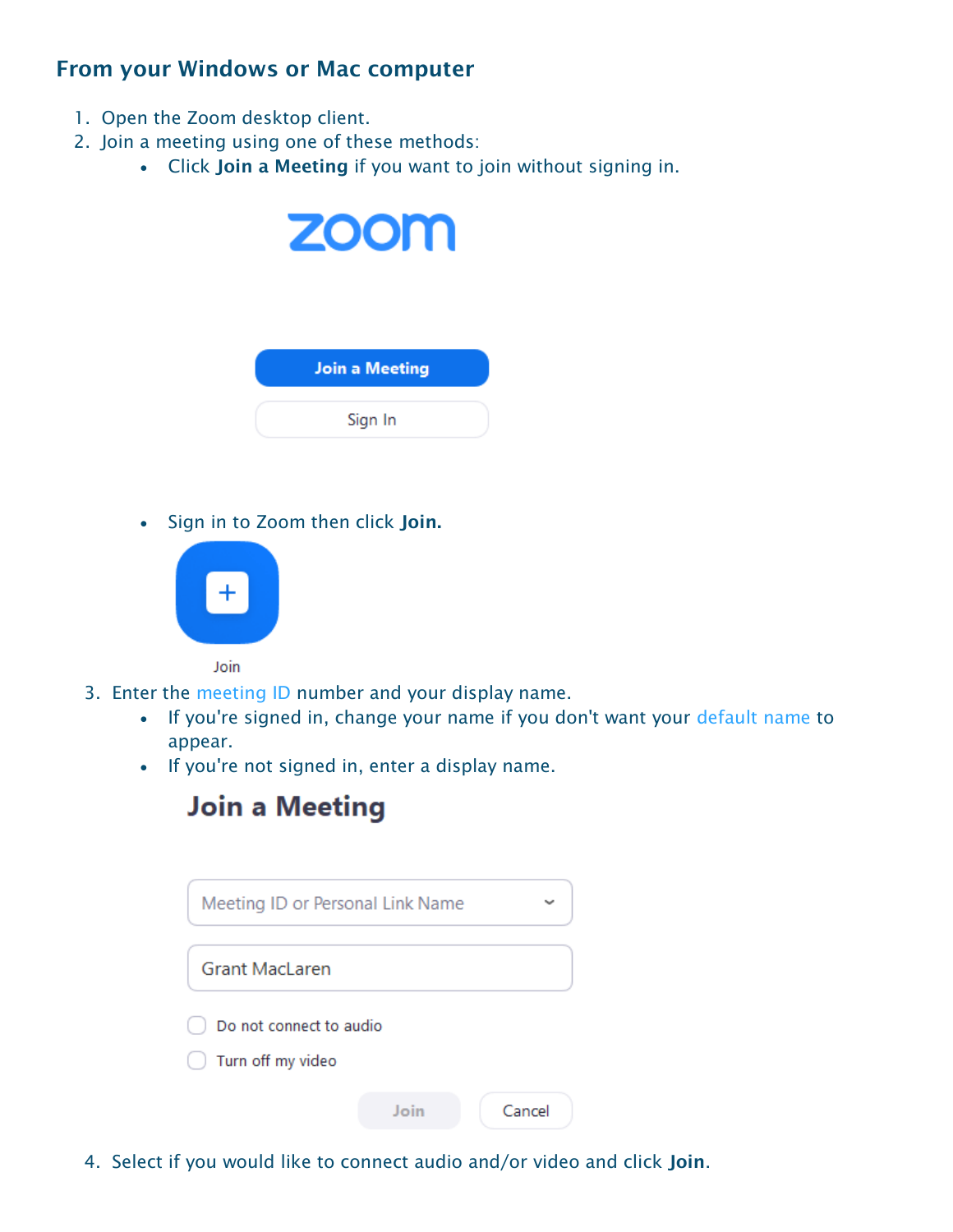## **From your Android device**

- 1. Open the Zoom mobile app. If you have not downloaded the Zoom mobile app yet, you can download it from the Google Play Store.
- 2. Join a meeting using one of these methods:
	- Tap **Join a Meeting** if you want to join without signing in.
	- Sign in to Zoom then tap **Join.**



Join

- 3. Enter the [meeting ID](https://support.zoom.us/hc/en-us/articles/201362373-What-is-a-Meeting-ID-) number and your display name.
	- If you're signed in, change your name if you don't want your [default name](https://support.zoom.us/hc/en-us/articles/201363203) to appear.
	- If you're not signed in, enter a display name.
- 4. Select if you would like to connect audio and/or video and tap **Join Meeting**.

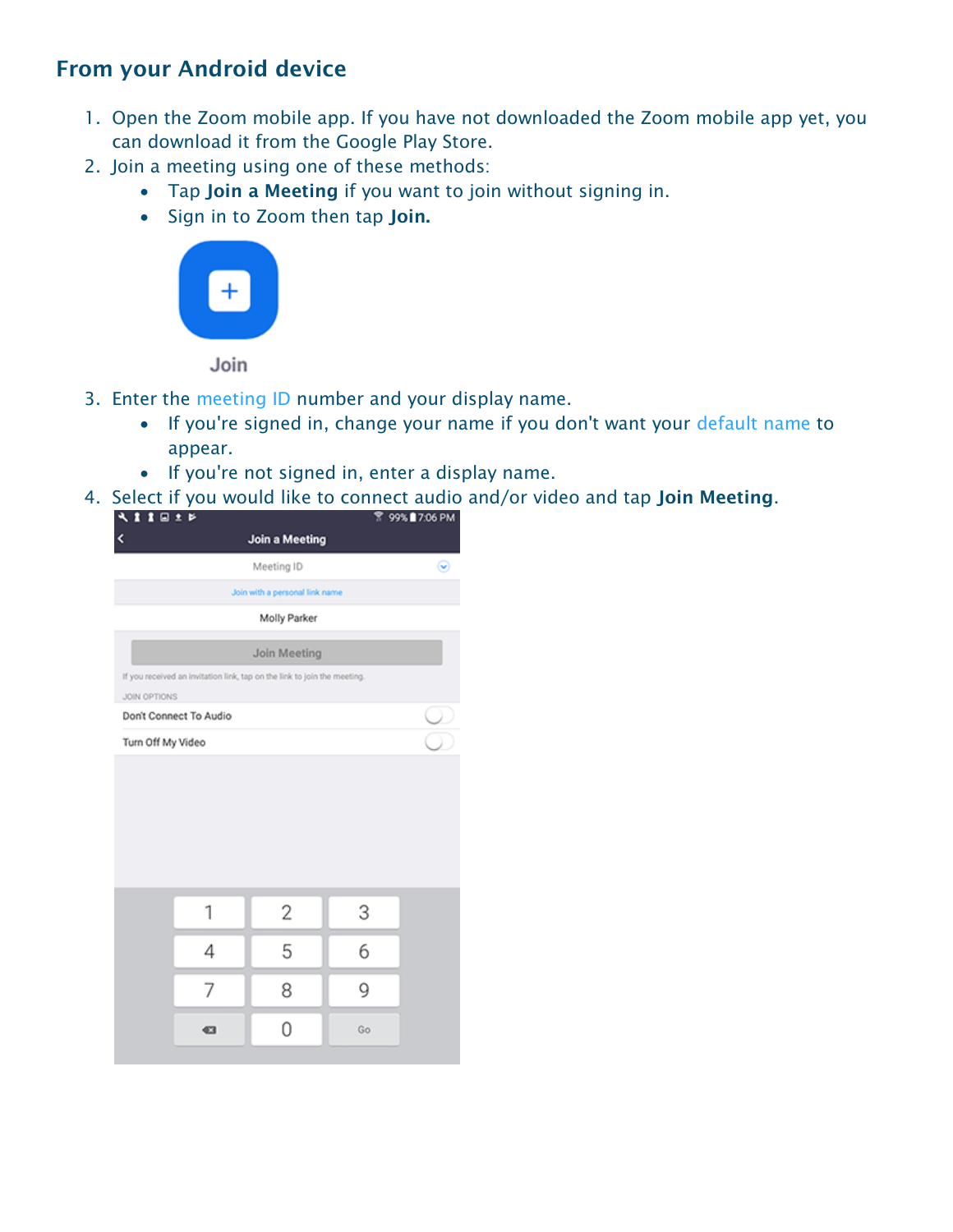# **From your Apple device**

- 1. Open the Zoom mobile app. If you have not downloaded the Zoom mobile app yet, you can download it from the App Store.
- 2. Join a meeting using one of these methods:
	- Tap **Join a Meeting** if you want to join without signing in.
	- Sign in to Zoom then tap **Join.**



Join

- 3. Enter the [meeting ID](https://support.zoom.us/hc/en-us/articles/201362373-What-is-a-Meeting-ID-) number and your display name.
	- If you're signed in, change your name if you don't want your [default name](https://support.zoom.us/hc/en-us/articles/201363203) to appear.
		- If you're not signed in, enter a display name.
- 4. Select if you would like to connect audio and/or video and select **Join.**

| •∎ll Sprint ক                                                                    | 6:48 PM        | <b>√ * 56%</b> ■ |  |
|----------------------------------------------------------------------------------|----------------|------------------|--|
| Cancel                                                                           | Join a Meeting |                  |  |
|                                                                                  | Meeting ID     |                  |  |
| Join with a personal link name                                                   |                |                  |  |
| Molly Parker                                                                     |                |                  |  |
| Join                                                                             |                |                  |  |
| If you received an invitation link, tap on the link<br>again to join the meeting |                |                  |  |
| <b>JOIN OPTIONS</b>                                                              |                |                  |  |
| 1                                                                                | 2<br>ABC       | З<br>DEF         |  |
| 4<br>GHI                                                                         | 5<br>JKL       | 6<br>MNO         |  |
| PQRS                                                                             | 8<br>TUV       | WXYZ             |  |
|                                                                                  |                |                  |  |